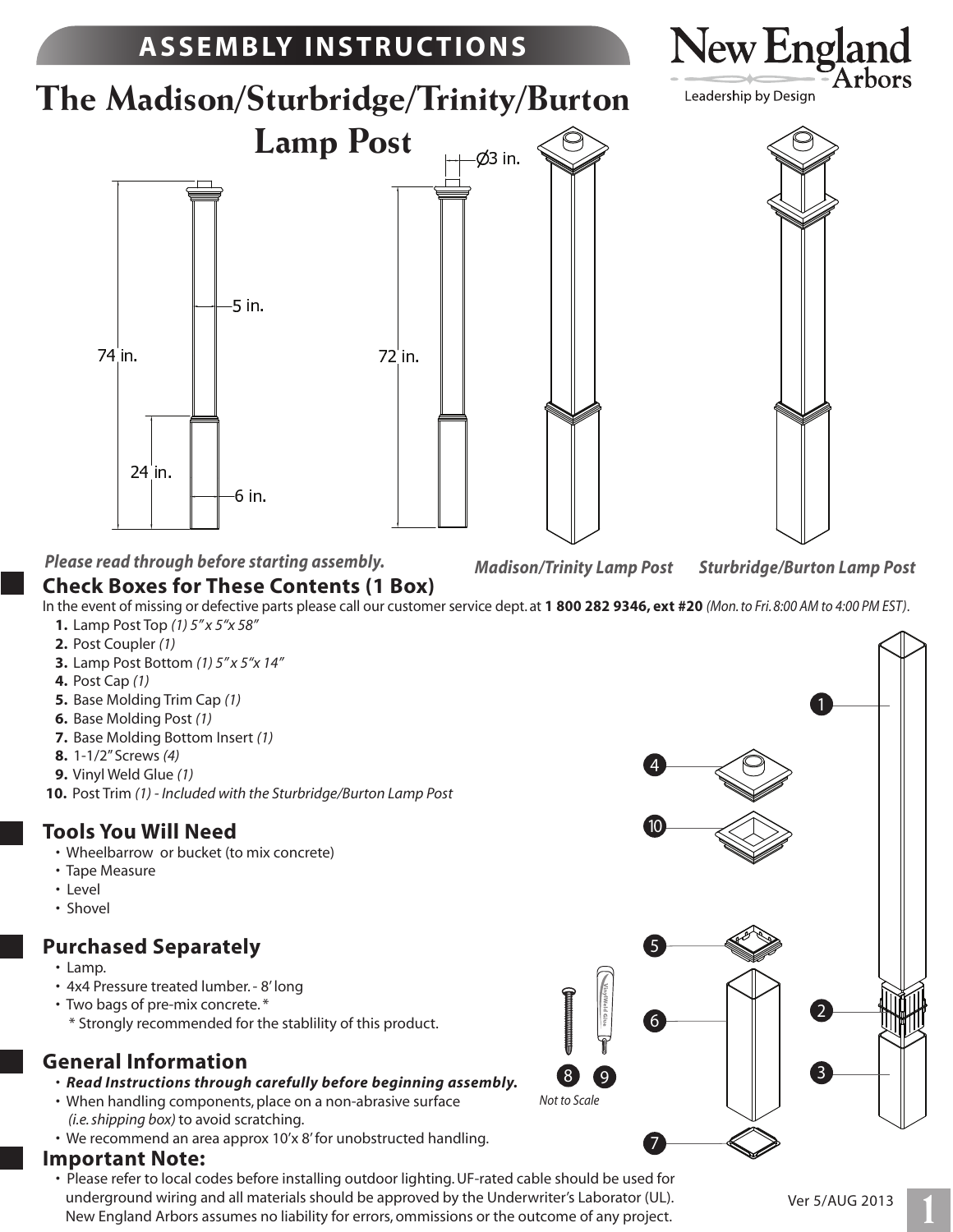## **STEP ONE**

**1**

#### *Base Molding Assembly*

Apply a generous amount of vinyl glue to the underside of the base molding and the top side of the base molding bottom insert and attach to the base molding post as shown aside.

### **STEP TWO**

#### *Lamp Post Assembly*

A

Apply a generous amount of vinyl glue to the ribbed surface of the post coupler as shown and join the two posts as illustrated. Slide the base molding over the lamp post. If you purchased the Madison/ Trinity Lamp Post, proceed to step three. If assembling the Sturbridge/ Burton Lamp post continue to step B.

Slide the post collar down measuring 12 inches from the top of the post. Once desired height is achived, make a note of the position of the collar. B

Slide the collar **UP** and out of the way, then apply a generous amount of vinyl glue at the top of where the collar would sit. C

Slide the collar back down to its desired height and allow some time for the vinyl glue to set and cure. D

## **STEP THREE**

Apply a generous amount of vinyl glue to the inside base of the post cap and place over the top end of the lamp post as illustrated.

## **STEP FOUR**

#### *Wood Post Installation*

Dig 36 in. deep hole in the desired location. Verify the depth of the hole to ensure that the 4x4 wood post will be buried 36 in. into the ground. Fill the hole 3/4 full with pre-mix concrete (not included). Insert the post into the concrete and check for level. Allow time for the concrete to set, then fill in the remainder of the hole.

New England Arbors Leadership by Design

**4 2** 12 AU BU CU D

Level  $\rightarrow$ 

36"

**3**